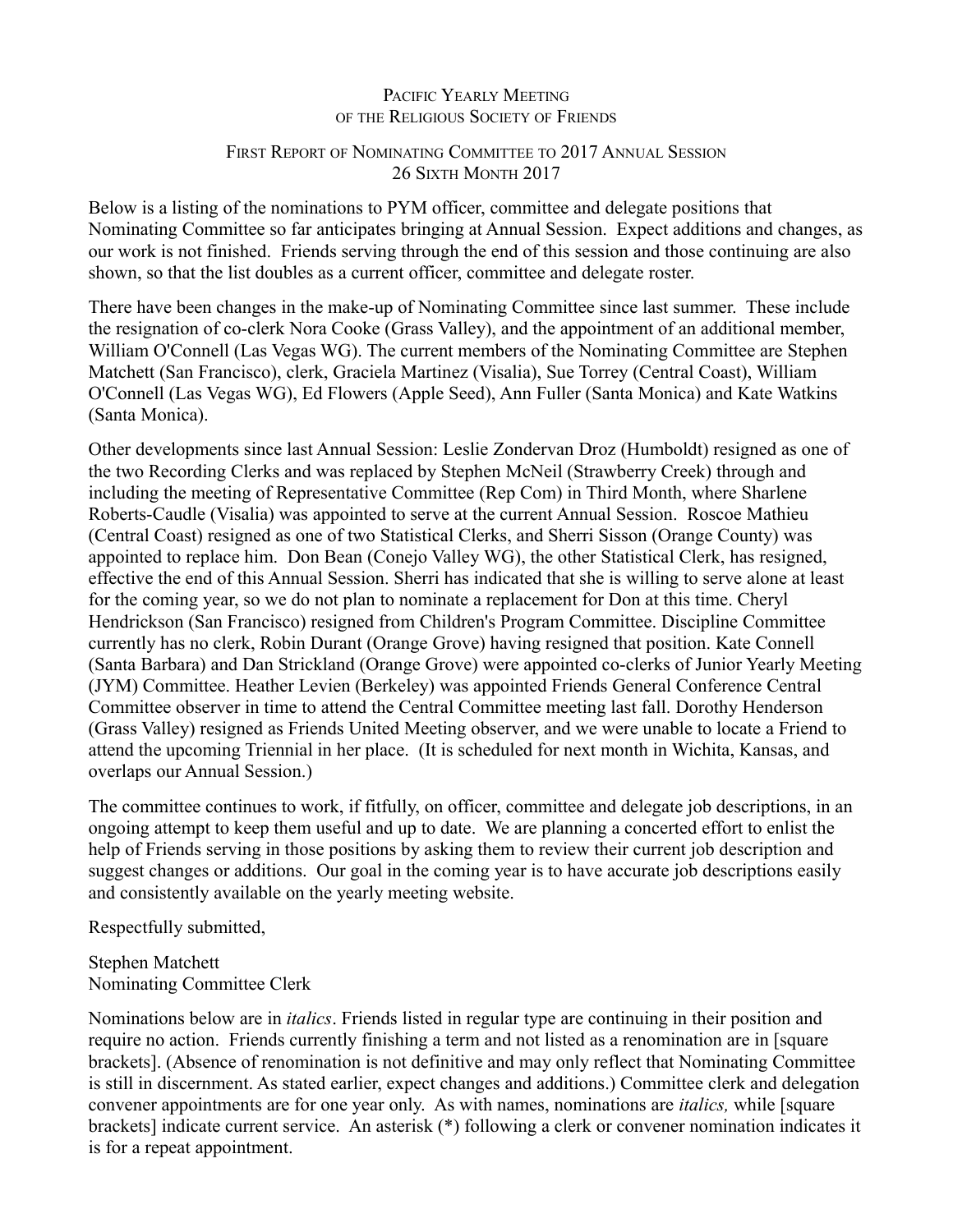# **PYM OFFICERS**

**Presiding Clerk** (one-year term) 2018 *Diego Navarro, Santa Cruz (2015)*

**Assistant to the Clerk** (one-year term) 2018 *Sharon Gates, Orange Grove (2017)*

**Arrangements Clerks** (2 positions, 2-year terms) [2017 Laura Kohl, La Jolla (2016)] 2018 Sarah Tyrrell, Berkeley (2016) 2019 *Bronwen Hillman, Mexico City (2017)*

**Historian-Archivist** (three-year term) 2019 Jan Tappan, Orange Grove (2013)

**Reading Clerk** (one-year term)

[2017 Betty deValcourt, Santa Cruz (2016)]

2018 *Judith Searle, Santa Monica (2017)*

**Recording Clerks** (2 positions, 2-year terms) [2017 Sharlene Roberts-Caudle, Visalia (2017)] 2018 Jim Anderson, Chico (2016) 2019 *Sharlene Roberts-Caudle, Visalia (2017)*

**Registrars** (2 positions, 2-year terms) [2017 Heather Levien, Berkeley (2015)] 2018 Rick Altherr, San Jose (2016)

2019 \_\_\_\_\_\_\_\_\_\_\_\_\_\_\_\_\_\_\_\_\_\_\_\_

**Statistical Clerk** (three-year term)

2019 Sherri Sisson, Orange County (2017)

**Treasurer** (three-year term, 10/1 - 9/30) 2019 Roy Allen, Berkeley (2013)

### **PYM COMMITTEES**

(LISTED ALPHABETICALLY, EXCEPT NAMING AND NOMINATING, FOUND LAST)

# **Children's Program Committee**

(6 members, 3-year terms)

- 2018 Chamba Cooke, Grass Valley (2015) *clerk\**
- 2018 Peggy Craik, Conejo Valley WG (2016)
- *2018 Carol Cruickshank, San Francisco (2015)*
- 2019 \_\_\_\_\_\_\_\_\_\_\_\_\_\_\_\_\_\_\_\_\_\_\_\_
- 2020 *Ragni Larson-Orta, Visalia (2017)*

2020 \_\_\_\_\_\_\_\_\_\_\_\_\_\_\_\_\_\_\_\_\_\_\_\_

Ex Officio: current and immediate past program coordinators: 2017 Nate Secrest, Lake County WG (2016) (current and immediate past)

### **Discipline Committee**

(6 members, 3-year terms)

- [2017 Robin Durant, Orange Grove (2015)]
- 2018 Chuck Orr, La Jolla (2014)
- 2018 Laura Magnani, Berkeley (2016)
- 2019 Liz Baker, Sacramento (2013)
- 2019 Patricia Portillo, Sacramento (2016)
- 2020 *Carl Magruder, Strawberry Creek (2014)*

2020 \_\_\_\_\_\_\_\_\_\_\_\_\_\_\_\_\_\_\_\_\_\_\_\_

Ex Officio: Historian-Archivist

## **Finance Committee**

(6 members, 3-year terms)

- [2017 Matha Hunkins, Humboldt (2010)]
- 2018 Mary Miché, Lake County (2012)
- 2018 Sandy Farley, Palo Alto (2015)
- 2019 David Barrows, San Diego (2015) *clerk\**
- 2019 Deborah Marks, Strawberry Creek (2016)
- 2020 *Sharon Shen, Berkeley (2015)*
- 2020 *Emma Castanedo, La Jolla (2017)* Ex Officio: Treasurer, Statistical Clerk

#### **Holding Corporation**

- (6 members, 3-year terms)
- 2018 Peter Neumann, Santa Barbara (2015)
- 2018 Beth McCleary, Reno (2012)
- 2019 Jeff Kroeber, San Jose (2013)
- 2019 Stratton Jaquette, Palo Alto (2016)
- 2020 *Jennifer Carr, Las Vegas (2014)*
- 2020 *Sharlene Roberts-Caudle, Visalia (2014)* Ex Officio: Treasurer, Presiding Clerk (Holding Corp. appoints its own officers)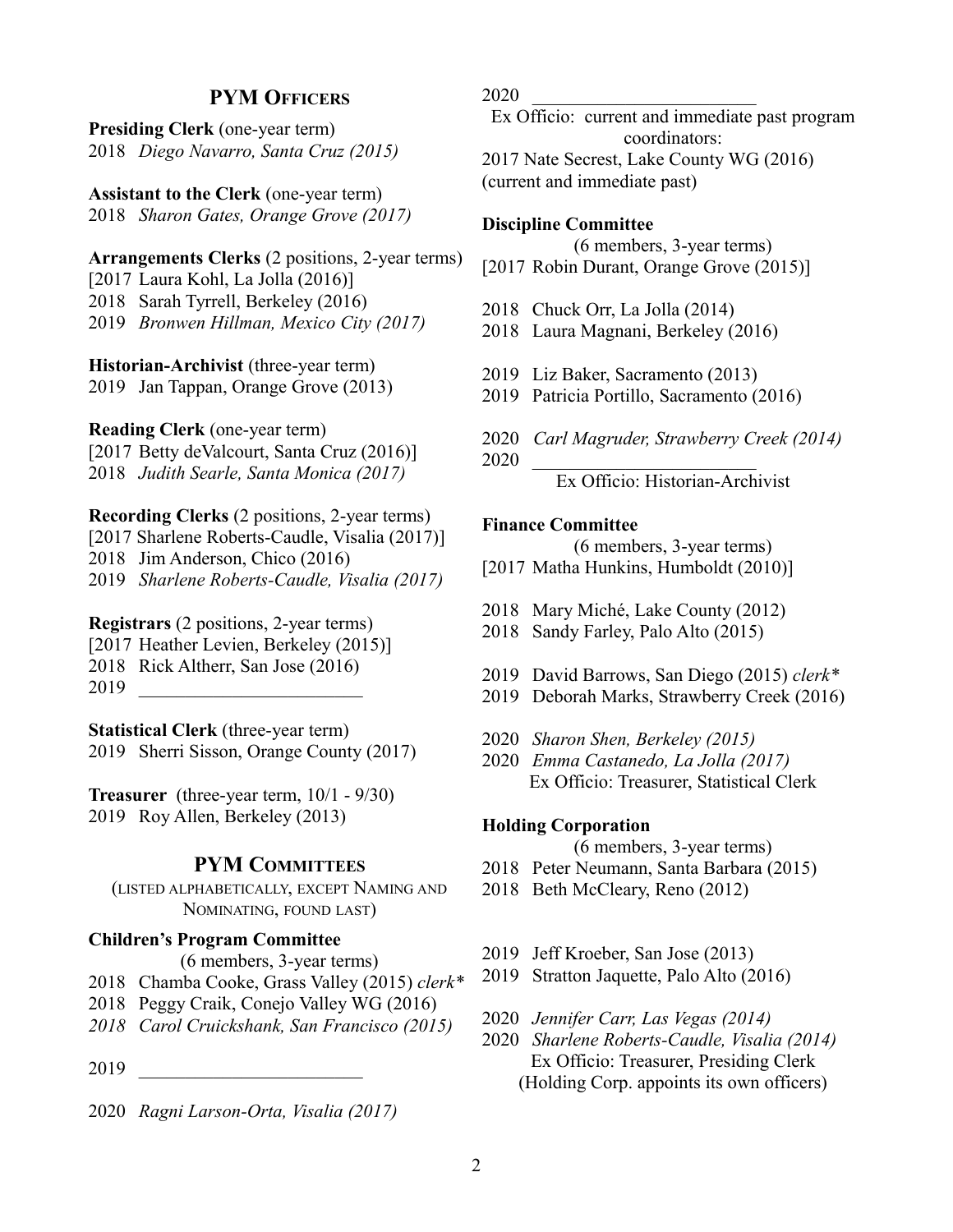#### **Junior Yearly Meeting Committee**

(9 members, 3-year terms)

- [2017 Steve Leeds, San Francisco (2011)]
- [2017 Don McCormick, Grass Valley (2017)]
- 2018 Kate Connell, Sta.Barbara (2012) [co-clerk]
- 2018 Muriel Strand, Sacramento (2015)
- 2018 *Erika Tarabini, Chico (2013)*
- 2019 Dan Strickland, Or. Gv. (2013) [co-clerk]
- 2019 Suzanne Doss, Orange Grove (2013)
- 2019 (intentionally left unfilled)  $\frac{1}{2}$

2020 *Don McCormick, Grass Valley (2017)*

2020 *Sarah Armstrong Jones, Big Island (2017)*

2020 *Larissa Keeler, Strawberry Creek (2017)*

Ex Officio: Youth Programs Coordinator (Note: this is the adult committee; JYM teens appoint their own JYM Clerk(s) and Ministry  $\&$ Oversight Committee, whose names are reported at Annual Session)

## **Latin American Concerns Committee**

(5-9 members, 3-year terms)

- (plus three members appointed year-to-year by Guatemala Scholarship Program, El Salvador Project & Casa de los Amigos (Mexico))
- 2018 Ann Boone, Redwood For. (2015)
- 2018 Linda Rowell, Chico (2015)
- 2019 Betty Guthrie, Orange County (2016)
- 2019 Nate Secrest, Lake County (2016)
- 2019 Laura Kohl, La Jolla (2013)

2020 *Margaret Bean, Guatemala (2013)* 2020 *Burton Housman, La Jolla (2015)*

- 
- [2017 Casa temporarily lost this name, sorry]
- [2017 El S. Trudy Reagan, Palo Alto]
- [2017 Guat. Donna Smith, Redwood For., clerk]
- (2018 Casa information being obtained)
- (2018 El S. information being obtained)
- (2018 Guat. information being obtained)

#### **Ministry and Oversight Committee**

(9 members, 3-year terms) [2017 Bronwen Hillman, Mexico City (2011)] [2017 Joe Magruder, Berkeley (2011)]

[2017 Julie Harlow, Davis (2014)]

- 2018 Janet Gastil, San Diego (2014)
- 2018 Sally Kingsland, Straw.Ck.(2015) *co-clerk\**
- 2018 Kylin Navarro, Berkeley (2015) *co-clerk\**
- 2019 Shayne Lightner, Santa *Monica* (2013)
- 2019 Jim Summers, La Jolla (2016)
- 2019 Valerie Nuttman, Santa Cruz (2016)

2020 *Thistle West, Strawberry Creek (2017)*

2020 \_\_\_\_\_\_\_\_\_\_\_\_\_\_\_\_\_\_\_\_\_\_\_\_

2020 \_\_\_\_\_\_\_\_\_\_\_\_\_\_\_\_\_\_\_\_\_\_\_\_

#### **Peace and Social Order Committee**

(9 members, 3-year terms)

- [2017 Bill Spencer, Humboldt (2011)]
- [2017 Anthony Manousos, O.Grv.(2014) co-clerk]
- [2017 Stephen McNeil, Str. Crk. (2014) co-clerk]
- 2018 Eric Straatsma, Redwood Forest (2015)
- 2018 \_\_\_\_\_\_\_\_\_\_\_\_\_\_\_\_\_\_\_\_\_\_\_\_

2018 \_\_\_\_\_\_\_\_\_\_\_\_\_\_\_\_\_\_\_\_\_\_\_\_

- 2019 Linda Dunn, Inland Valley (2016)
- 2019 Shannon Frediani, Santa Cruz (2016)
- 2019 Sandra Gey, Berkeley (2013)
- 2020 \_\_\_\_\_\_\_\_\_\_\_\_\_\_\_\_\_\_\_\_\_\_\_\_
- 2020 \_\_\_\_\_\_\_\_\_\_\_\_\_\_\_\_\_\_\_\_\_\_\_\_
- 2020 \_\_\_\_\_\_\_\_\_\_\_\_\_\_\_\_\_\_\_\_\_\_\_\_
	- Ex Officio: clerks CPQM & SCQM P&SO, 1 PYM FCNL rep., & PYM FCL rep.

#### **Religious Educ. for Children Cmte.**

- (Inactive; no appointments since 2015)
- [2017 Elizabeth Bills, La Jolla (2014)]
- 2018 John Cantu, Santa Cruz (2012)
- 2018 Delcy Steffy, Sacramento (2013)

## **Secretariat Committee**

- (3 members, 3-year terms)
- [2017 Martha Carey, La Jolla (2016)]
- 2018 Elisa Jo Harkness, Santa Monica (2015)
- 2019 George Mills, Palo Alto (2016)

2020 \_\_\_\_\_\_\_\_\_\_\_\_\_\_\_\_\_\_\_\_\_\_\_\_

Ex Officio: Assistant to the (Presiding) Clerk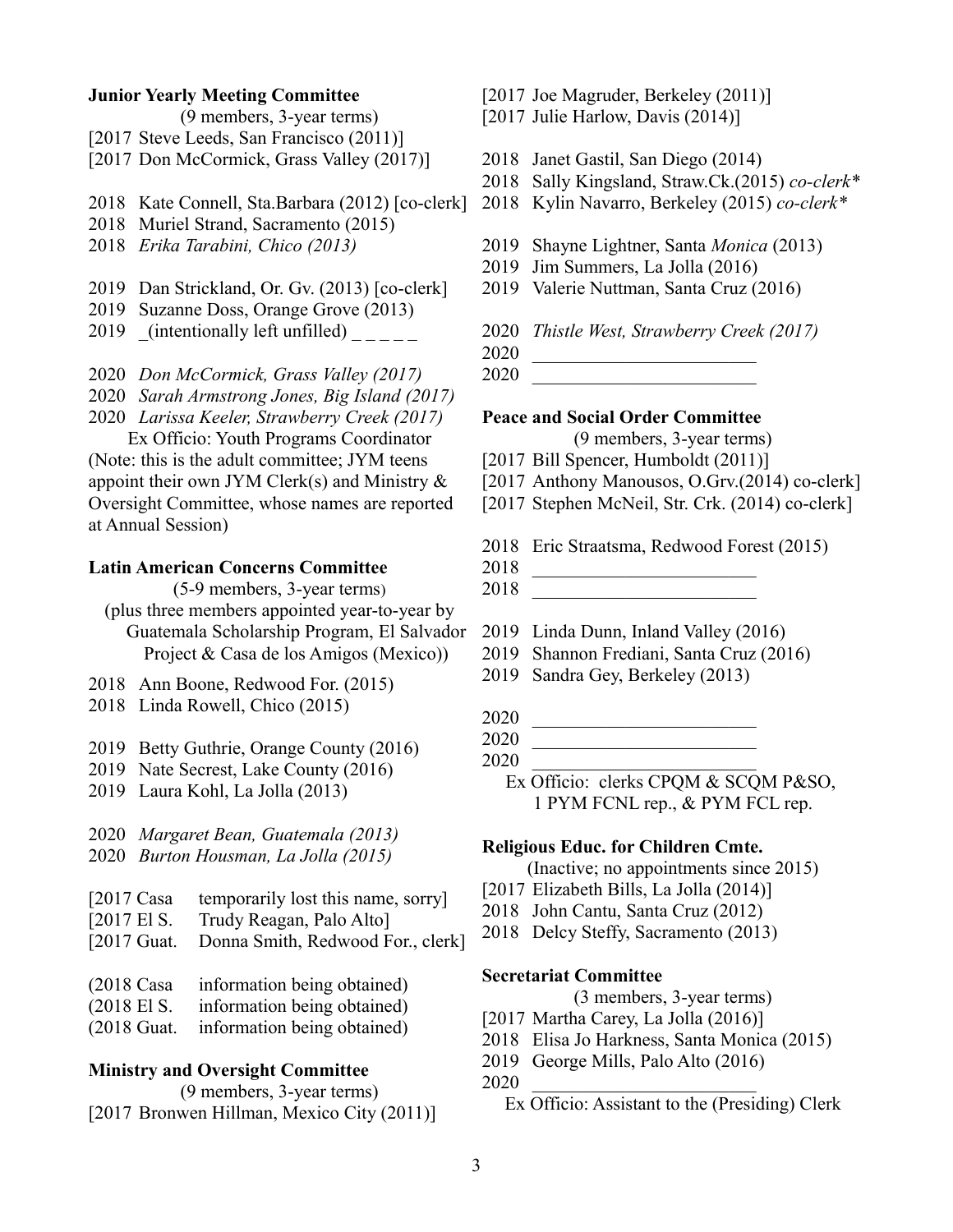#### **Site Committee**

(Inactive; no appointments since 2015)

- [2017 Paul Harris, Redwood Forest (2011)]
- 2018 John Pixley, Claremont (2009)
- 2018 Sue Torrey, Central Coast (2015) Ex Officio: current & immediate past Arrangements Clerks

### **Unity with Nature Committee**

(9 members, 3-year terms)

- [2017 Meagan Fischer, Chico (2014)]
- [2017 Rick Herbert, Strawberry Creek (2014)]
- [2017 Tom Farley, Palo Alto (2016)]
- 2018 Catya de Neergaard, Str.Ck. (2013) [clerk]
- 2018 **\_\_\_\_\_\_\_\_\_\_\_\_\_\_\_\_\_\_\_\_\_\_\_\_**
- 2018 **\_\_\_\_\_\_\_\_\_\_\_\_\_\_\_\_\_\_\_\_\_\_\_\_**
- 2019 Shelley Tanenbaum, Strawberry Ck. (2013)
- 2019 Andi Macleod, La Jolla (2016)
- 2019 Sharon Shen, Berkeley (2016)
- 2020 **\_\_\_\_\_\_\_\_\_\_\_\_\_\_\_\_\_\_\_\_\_\_\_\_**
- 
- 2020 **\_\_\_\_\_\_\_\_\_\_\_\_\_\_\_\_\_\_\_\_\_\_\_\_** 2020 **\_\_\_\_\_\_\_\_\_\_\_\_\_\_\_\_\_\_\_\_\_\_\_\_**

#### **Youth Programs Coordinator**

(appointed by Youth Programs Coord. Cmte.) - - - - Alyssa Nelson, Davis (2011)

#### **Youth Programs Coordinating Cmte. (YPCC)**

(6 members, 3-year terms) [2017 Steve Leeds, San Francisco (2011)]

- 2018 Barbara Babin, Redwood Forest (2016)
- 2018 *Gail Eastwood, So. Humboldt WG (2017)*
- 2019 Melissa Lovett-Adair, Ctrl. Coast (2016)
- 2019 Bertha Peña, Mexico City (2016) *clerk\**

2020 *Jennifer Carr, Las Vegas (2013)*

2020 *Stephen Myers, Sacramento (2014)*

#### **YPCC Youth Members**

(4 members, 1-year terms; nominated by YPCC) [2017 Kylin Navarro, Berkeley (2014)] [2017 Rebekah Percy, La Jolla (2015)]

- [2017 Julian Garrett, San Jose (2016)]
- 2018 **\_\_\_\_\_\_\_\_\_\_\_\_\_\_\_\_\_\_\_\_\_\_\_\_** 2018 **\_\_\_\_\_\_\_\_\_\_\_\_\_\_\_\_\_\_\_\_\_\_\_\_**

2018 **\_\_\_\_\_\_\_\_\_\_\_\_\_\_\_\_\_\_\_\_\_\_\_\_**

2018 **\_\_\_\_\_\_\_\_\_\_\_\_\_\_\_\_\_\_\_\_\_\_\_\_**

### **Naming Committee** (appointed at Rep. Com.)

(3 members, 1-year terms through first First Day of Third Month)

- 2018 Steve Leeds, San Francisco (2017)
- 2018 Bertha Peña, Mexico City (2017), convener
- 2018 Sue Scott, Inland Valley (2017)

#### **Nominating Committee**

(9 members, 3-year terms)

(*nominated by Naming Committee*)

- [2017 Stephen Matchett, San Fran.(2011) clerk]
- [2017 Graciela Matinez, Visalia (2013)]
- 2018 Sue Torrey, Central Coast (2016)
- 2018 William O'Connell, Las Vegas WG (2017)
- *(2018 \_\_\_\_\_\_\_\_\_\_\_\_\_\_\_\_\_\_\_\_\_\_\_\_)*
- 2019 Ed Flowers, Apple Seed (2016)
- 2019 Ann Fuller, Santa Monica (2016)
- 2019 Kate Watkins, Santa Monica (2016)

| (2020 |  |
|-------|--|
| (2020 |  |
| (2020 |  |

# **PYM DELEGATES (REPRESENTATIVES AND OBSERVERS) TO OTHER ORGANIZATIONS**

#### **REPRESENTATIVES:**

# **American Friends Service Committee (AFSC) Corporation**

- (target of 2 representatives, 3-year terms)
- [2017 David Barrows, San Dieg(2014) convener]
- [2017 Graciela Martinez, Visalia (2014)]
- 2018 Nancy Mellor, Sacramento (2012) *convener*
- 2019 Shannon Frediani, Santa Cruz (2016)